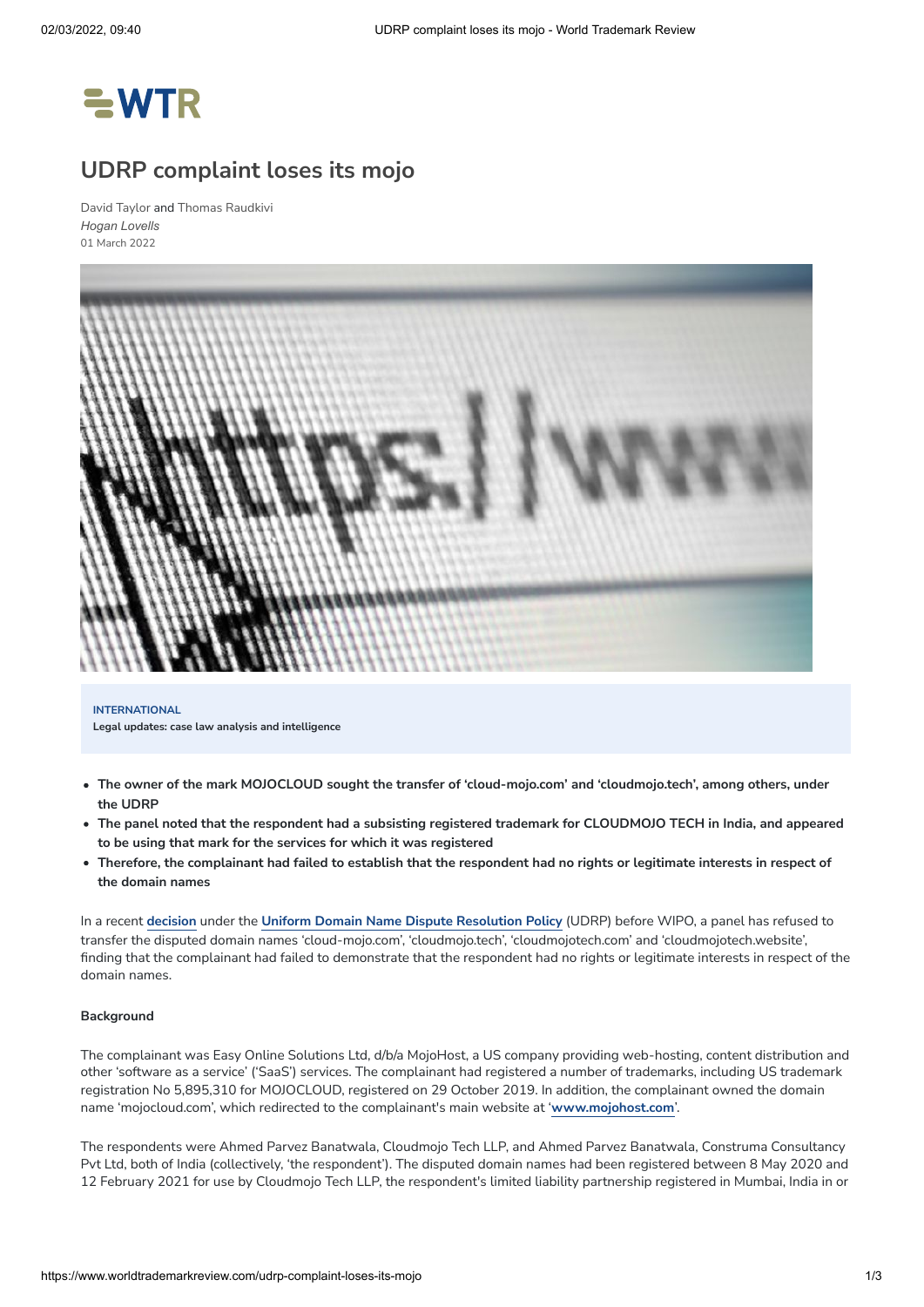around June 2020. The respondent carried out a business of sales and distribution of Microsoft products, making active use of the disputed domain names 'cloudmojo.tech' and 'cloudmojotech.com' for this purpose. The other two disputed domain names were not actively used by the respondent.

At the time of submission of the complaint, the respondent had a pending trademark application in India for CLOUDMOJO TECH in respect of computer programming, technology consulting and SaaS services in Class 42. The application was filed on 22 June 2021, approximately three months prior to the filing of the complaint on 27 September 2021. It was advertised as accepted on 12 November 2021, and was entered on the register (registered trademark No 5,014,870) on 9 December 2021.

In order to prevail, a complainant must demonstrate, on the balance of probabilities, that it has satisfied the requirements of Paragraph 4(a) of the UDRP:

- 1. the disputed domain name is identical, or confusingly similar, to a trademark or service mark in which the complainant has rights;
- 2. the respondent has no rights or legitimate interests in the disputed domain name; and
- 3. the disputed domain name was registered and is being used in bad faith.

#### **Decision**

#### Identity or confusing similarity

Under Paragraph 4(a)(i) of the UDRP, the panel observed that the disputed domain names contained the complainant's MOJOCLOUD trademark, with the two word elements reversed, and with minor additions, notably hyphens and the term 'tech' in the respective disputed domain names. The panel found that such alterations and additions did not prevent a finding of confusing similarity between the complainant's MOJOCLOUD trademark and the domain names, and that the complainant had met the requirements of the first element of the UDRP.

### Rights or legitimate interests

Under Paragraph 4(a)(ii) of the UDRP, the panel noted that the respondent had been carrying on a business involving the sale and distribution of Microsoft products, albeit on a modest scale. The panel also took note of the respondent's claim not to have knowledge of the complainant when registering the disputed domain names, and held that such a denial of knowledge was in fact plausible, given that the complainant had failed to produce evidence in the nature of sales revenues, advertising expenditure or website traffic, such that knowledge of the complainant and its relevant trademark rights could be presumed on the part of the respondent.

The panel further observed that the disputed domain names were resemblant of the respondent's limited liability partnership name, and that the respondent had registered CLOUDMOJO TECH as a trademark in India. The complainant had not sought to invalidate the respondent's trademark, despite being aware of the respondent's trademark application at the time that the complaint was filed, and the respondent's trademark had subsequently matured to registration without being subject to any limitations under Indian law. The panel commented that, in circumstances where the respondent had a subsisting registered trademark in India for the CLOUDMOJO TECH mark, and appeared to be using that trademark in connection with the services for which it is registered, the complainant had not established that the respondent had no rights or legitimate interests in respect of the disputed domain names. Accordingly, the complaint failed under the second element of the UDRP.

### Bad faith

In light of the complainant's failure to carry its burden under the second element of the UDRP, the panel found it unnecessary to consider the third element.

#### **Comment**

The present case sits at the intersection between the UDRP and national trademark law. While domain names are unique and registered on a 'first-come, first-served' basis, the UDRP recognises that coexistence between similar or even identical trademarks is possible. In circumstances where a respondent has taken steps to register a business name, and/or obtain trademark rights that correspond to a domain name that is being used for what appear to be *bona fide* purposes, any resulting conflict will often not be limited to the domain name alone, and will likely be better resolved through proceedings in national courts of competent jurisdiction.